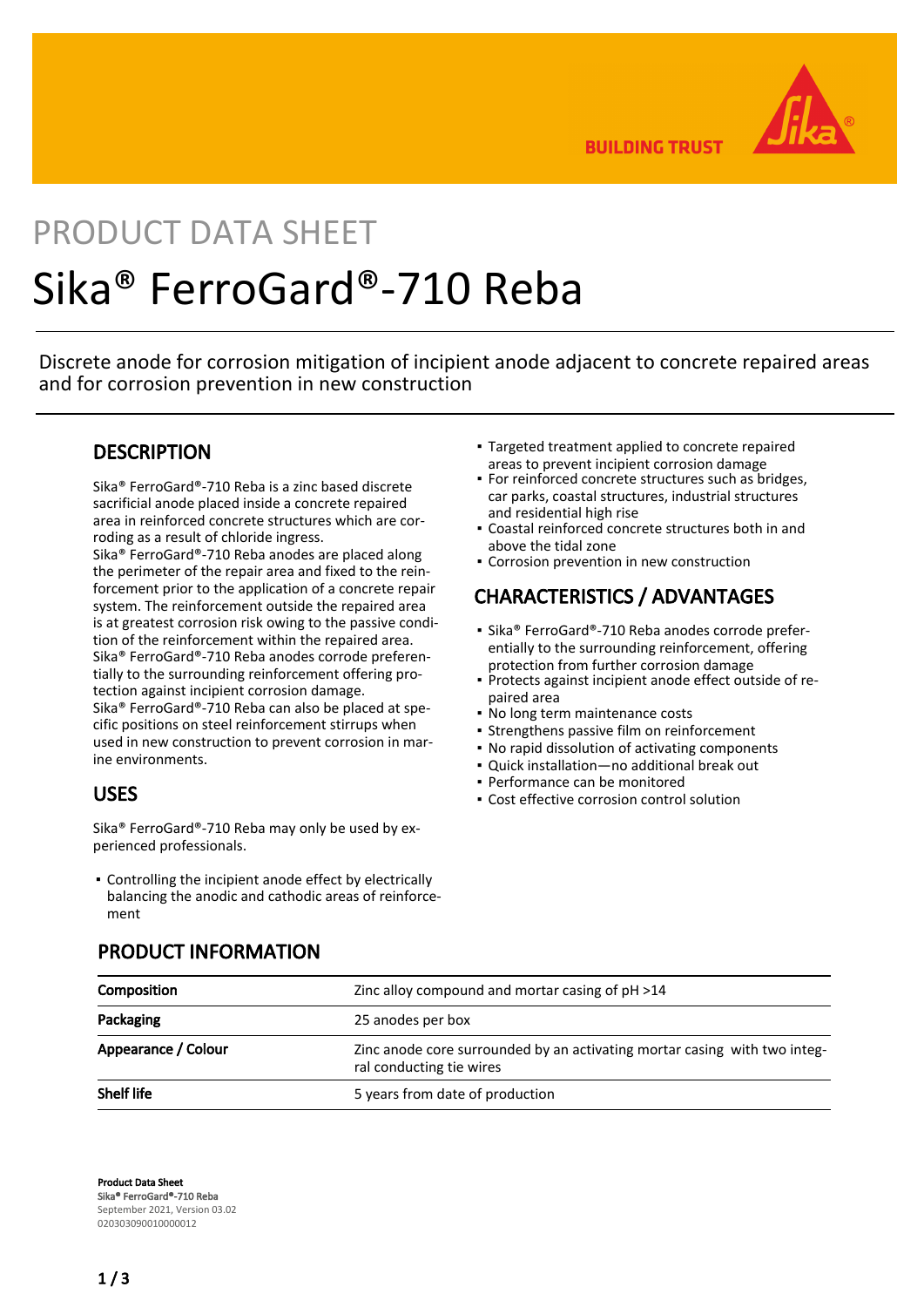| <b>Storage conditions</b>      | Product must be stored in original, unopened and undamaged sealed pack-<br>aging in dry conditions at temperatures between +5 °C and +30 °C. Always<br>refer to packaging. Do not allow contact with oxidizing materials. |                                                  |  |
|--------------------------------|---------------------------------------------------------------------------------------------------------------------------------------------------------------------------------------------------------------------------|--------------------------------------------------|--|
| Length                         | 65 mm                                                                                                                                                                                                                     |                                                  |  |
| Width                          | 60 mm                                                                                                                                                                                                                     |                                                  |  |
| <b>Thickness</b>               | 35 mm                                                                                                                                                                                                                     |                                                  |  |
| Zinc weight                    | 60 g                                                                                                                                                                                                                      |                                                  |  |
| <b>TECHNICAL INFORMATION</b>   |                                                                                                                                                                                                                           |                                                  |  |
| <b>Current density</b>         | $>0.2-2$ mA/m <sup>2*</sup> in corrosive environment<br>*Dependent on local conditions, including chloride concentration, con-<br>crete properties, humidity and temperature.                                             |                                                  |  |
| <b>SYSTEM INFORMATION</b>      |                                                                                                                                                                                                                           |                                                  |  |
| System structure               | $\bullet$ Sika® FerroGard®-710 Reba<br>Other anode sizes are available with different zinc contents:<br><b>Name</b><br>Sika® FerroGard®-715 Reba<br>Sika® FerroGard®-720 Reba                                             | <b>Zinc content</b><br>100 <sub>g</sub><br>165 g |  |
| <b>APPLICATION INFORMATION</b> |                                                                                                                                                                                                                           |                                                  |  |

| Ambient air temperature | $+5 °C$ min |
|-------------------------|-------------|
| Substrate temperature   | $+5$ °C min |

## BASIS OF PRODUCT DATA

All technical data stated in this Product Data Sheet are based on laboratory tests. Actual measured data may vary due to circumstances beyond our control.

## IMPORTANT CONSIDERATIONS

In order that suitable current flow and lifetime be achieved from the Sika® FerroGard®-710 Reba anode, certain practical considerations must be taken into account.

- The patch repair material cover for Sika® FerroGard®-710 Reba unit must be a minimum depth of 20 mm.
- Concrete repairs must be undertaken in accordance to an acknowledged national standard such as EN 1504.
- Any discontinuous reinforcement must be either electrically bonded to or electrically isolated from the system negative.
- **The time to achieve passivity will be dependent on**

site conditions. Depolarisation of treated reinforcement will be slower in moist conditions.

- Design of the galvanic protection system must be un-▪ dertaken by an experienced qualified corrosion design engineer.
- **.** Installation must be carried out in accordance with engineers design and specification.
- When used in new construction the concrete cover shall follow the project specification but shall not be lower than 50 mm. ▪

## ECOLOGY, HEALTH AND SAFETY

**BUILDING TRUST** 

#### REGULATION (EC) NO 1907/2006 - REACH

This product is an article as defined in article 3 of regulation (EC) No 1907/2006 (REACH). It contains no substances which are intended to be released from the article under normal or reasonably foreseeable conditions of use. A safety data sheet following article 31 of the same regulation is not needed to bring the product to the market, to transport or to use it. For safe use follow the instructions given in the product

Product Data Sheet Sika® FerroGard®-710 Reba September 2021, Version 03.02 020303090010000012